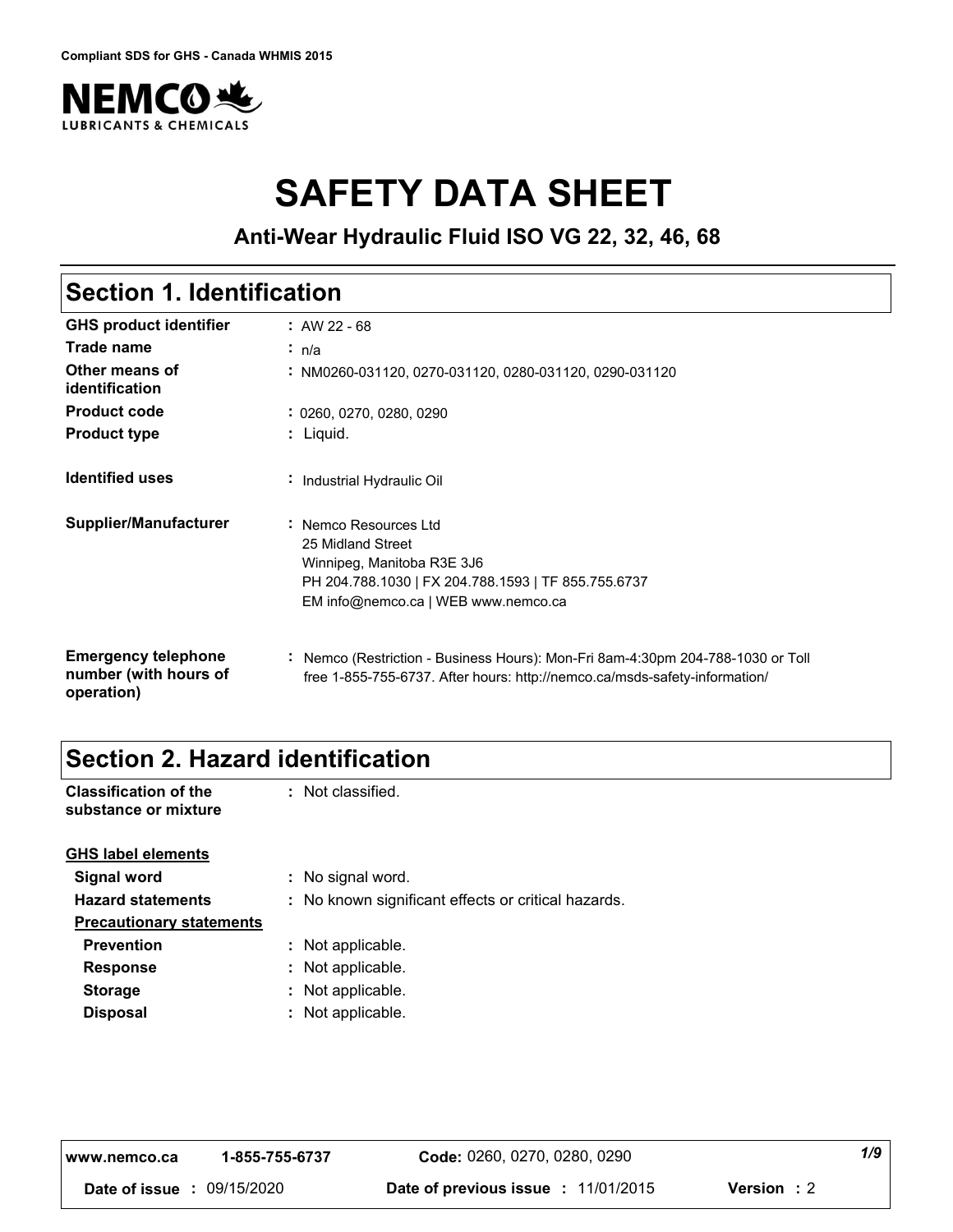NEMC056 **ANTS & CHEMICALS** 

Anti-Wear Hydraulic Fluid ISO VG 22, 32, 46, 68

## Section 3. Composition/information on ingredients

| Substance/mixture |  |
|-------------------|--|
| Other means of    |  |

: Mixture

: NM0260-031120, 0270-031120, 0280-031120, 0290-031120

identification **Product code** 

: 0260, 0270, 0280, 0290

| Ingredient name                                        | $%$ (w/w) | ∣CAS number |
|--------------------------------------------------------|-----------|-------------|
| Distillates (petroleum), hydrotreated heavy paraffinic | 80 - 100  | 64742-54-7  |
| 2,6-di-tert-Butylphenol                                | $0.1 -$   | 128-39-2    |

The exact percentage (concentration) in the composition has been withheld as a trade secret in accordance with the amended HPR as of April 2018.

There are no additional ingredients present which, within the current knowledge of the supplier and in the concentrations applicable, are classified as hazardous to health or the environment and hence require reporting in this section.

Occupational exposure limits, if available, are listed in Section 8.

### **Section 4. First-aid measures**

#### **Description of necessary first aid measures**

| Eye contact         | : Immediately flush eyes with plenty of water, occasionally lifting the upper and lower<br>eyelids. Check for and remove any contact lenses. Get medical attention if irritation<br>occurs.                                                                                                                                                               |
|---------------------|-----------------------------------------------------------------------------------------------------------------------------------------------------------------------------------------------------------------------------------------------------------------------------------------------------------------------------------------------------------|
| <b>Inhalation</b>   | : Remove victim to fresh air and keep at rest in a position comfortable for breathing.<br>Get medical attention if symptoms occur.                                                                                                                                                                                                                        |
| <b>Skin contact</b> | : Flush contaminated skin with plenty of water. Get medical attention if symptoms<br>occur.                                                                                                                                                                                                                                                               |
| Ingestion           | : Wash out mouth with water. Remove victim to fresh air and keep at rest in a<br>position comfortable for breathing. If material has been swallowed and the exposed<br>person is conscious, give small quantities of water to drink. Do not induce vomiting<br>unless directed to do so by medical personnel. Get medical attention if symptoms<br>occur. |

#### Most important symptoms/effects, acute and delayed

| Date of issue : 09/15/2020            |                          | Date of previous issue : 11/01/2015                                                                                          | <b>Version</b> : 2 |     |
|---------------------------------------|--------------------------|------------------------------------------------------------------------------------------------------------------------------|--------------------|-----|
| www.nemco.ca                          | 1-855-755-6737           | Code:                                                                                                                        |                    | 2/9 |
| <b>Protection of first-aiders</b>     |                          | : No action shall be taken involving any personal risk or without suitable training.                                         |                    |     |
| <b>Specific treatments</b>            | : No specific treatment. |                                                                                                                              |                    |     |
| Notes to physician                    |                          | Treat symptomatically. Contact poison treatment specialist immediately if large<br>quantities have been ingested or inhaled. |                    |     |
|                                       |                          | Indication of immediate medical attention and special treatment needed, if necessary                                         |                    |     |
| Ingestion                             |                          | : No known significant effects or critical hazards.                                                                          |                    |     |
| <b>Skin contact</b>                   |                          | No known significant effects or critical hazards.                                                                            |                    |     |
| <b>Inhalation</b>                     |                          | No known significant effects or critical hazards.                                                                            |                    |     |
| Eye contact                           |                          | : No known significant effects or critical hazards.                                                                          |                    |     |
| Over-exposure signs/symptoms          |                          |                                                                                                                              |                    |     |
| Ingestion                             |                          | : No known significant effects or critical hazards.                                                                          |                    |     |
| <b>Skin contact</b>                   |                          | No known significant effects or critical hazards.                                                                            |                    |     |
| <b>Inhalation</b>                     |                          | No known significant effects or critical hazards.                                                                            |                    |     |
| Eye contact                           |                          | : No known significant effects or critical hazards.                                                                          |                    |     |
| <b>Potential acute health effects</b> |                          |                                                                                                                              |                    |     |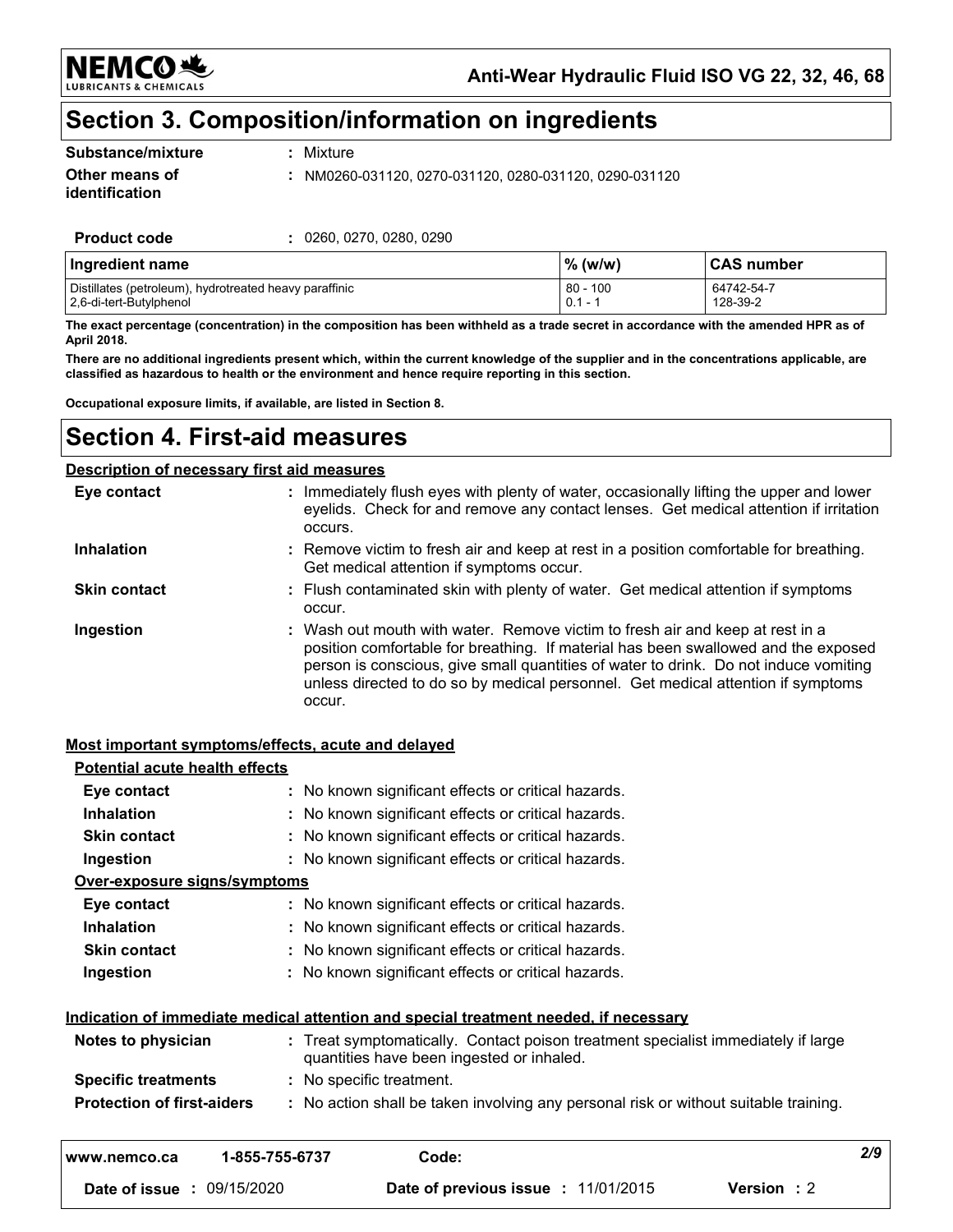**NEMCO头** 

### **Section 4. First-aid measures**

See toxicological information (Section 11)

### **Section 5. Fire-fighting measures**

| <b>Extinguishing media</b>                               |                                                                                                                                                                                                     |
|----------------------------------------------------------|-----------------------------------------------------------------------------------------------------------------------------------------------------------------------------------------------------|
| Suitable extinguishing<br>media                          | : Use an extinguishing agent suitable for the surrounding fire.                                                                                                                                     |
| Unsuitable extinguishing<br>media                        | : None known.                                                                                                                                                                                       |
| <b>Specific hazards arising</b><br>from the chemical     | : No specific fire or explosion hazard.                                                                                                                                                             |
| <b>Hazardous thermal</b><br>decomposition products       | : No specific data.                                                                                                                                                                                 |
| Special protective actions<br>for fire-fighters          | : Promptly isolate the scene by removing all persons from the vicinity of the incident if<br>there is a fire. No action shall be taken involving any personal risk or without<br>suitable training. |
| <b>Special protective</b><br>equipment for fire-fighters | : Fire-fighters should wear appropriate protective equipment and self-contained<br>breathing apparatus (SCBA) with a full face-piece operated in positive pressure<br>mode.                         |

# Section 6. Accidental release measures

#### Personal precautions, protective equipment and emergency procedures

| For non-emergency<br>personnel   | : No action shall be taken involving any personal risk or without suitable training.<br>Evacuate surrounding areas. Keep unnecessary and unprotected personnel from<br>entering. Do not touch or walk through spilled material. Put on appropriate personal<br>protective equipment. |
|----------------------------------|--------------------------------------------------------------------------------------------------------------------------------------------------------------------------------------------------------------------------------------------------------------------------------------|
| For emergency responders         | If specialized clothing is required to deal with the spillage, take note of any<br>information in Section 8 on suitable and unsuitable materials. See also the<br>information in "For non-emergency personnel".                                                                      |
| <b>Environmental precautions</b> | Avoid dispersal of spilled material and runoff and contact with soil, waterways,<br>drains and sewers. Inform the relevant authorities if the product has caused<br>environmental pollution (sewers, waterways, soil or air).                                                        |

#### Methods and materials for containment and cleaning up

**Spill** : Stop leak if without risk. Move containers from spill area. Prevent entry into sewers, water courses, basements or confined areas. Wash spillages into an effluent treatment plant or proceed as follows. Contain and collect spillage with noncombustible, absorbent material e.g. sand, earth, vermiculite or diatomaceous earth and place in container for disposal according to local regulations (see Section 13). Dispose of via a licensed waste disposal contractor. Note: see Section 1 for emergency contact information and Section 13 for waste disposal.

| www.nemco.ca                      | 1-855-755-6737 | Code:                               |                    | 3/9 |
|-----------------------------------|----------------|-------------------------------------|--------------------|-----|
| <b>Date of issue : 09/15/2020</b> |                | Date of previous issue : 11/01/2015 | <b>Version</b> : 2 |     |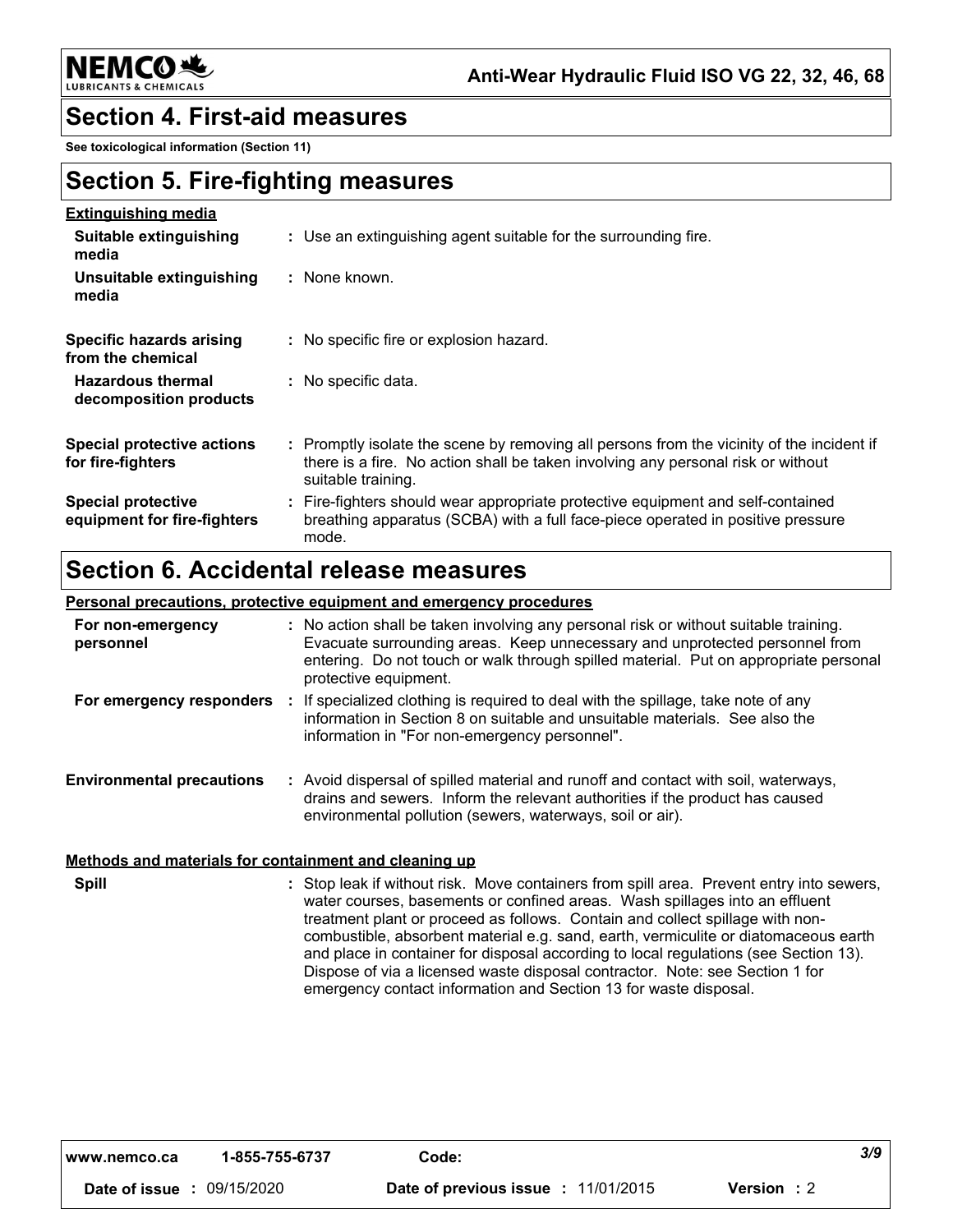

# **Section 7. Handling and storage**

| <b>Precautions for safe handling</b>                               |                                                                                                                                                                                                                                                                                                                                                                                                                                                                                                                                                                                    |
|--------------------------------------------------------------------|------------------------------------------------------------------------------------------------------------------------------------------------------------------------------------------------------------------------------------------------------------------------------------------------------------------------------------------------------------------------------------------------------------------------------------------------------------------------------------------------------------------------------------------------------------------------------------|
| <b>Protective measures</b>                                         | : Put on appropriate personal protective equipment (see Section 8).                                                                                                                                                                                                                                                                                                                                                                                                                                                                                                                |
| Advice on general<br>occupational hygiene                          | : Eating, drinking and smoking should be prohibited in areas where this material is<br>handled, stored and processed. Workers should wash hands and face before eating,<br>drinking and smoking. See also Section 8 for additional information on hygiene<br>measures.                                                                                                                                                                                                                                                                                                             |
| Conditions for safe storage,<br>including any<br>incompatibilities | : Store in accordance with local regulations. Store in original container protected from<br>direct sunlight in a dry, cool and well-ventilated area, away from incompatible<br>materials (see Section 10) and food and drink. Keep container tightly closed and<br>sealed until ready for use. Containers that have been opened must be carefully<br>resealed and kept upright to prevent leakage. Do not store in unlabeled containers.<br>Use appropriate containment to avoid environmental contamination. See Section 10<br>for incompatible materials before handling or use. |

## Section 8. Exposure controls/personal protection

#### **Control parameters**

#### **Occupational exposure limits**

| <b>Ingredient name</b>                                 | <b>Exposure limits</b>                                                                                                                                                                                                                                                                                    |
|--------------------------------------------------------|-----------------------------------------------------------------------------------------------------------------------------------------------------------------------------------------------------------------------------------------------------------------------------------------------------------|
| Distillates (petroleum), hydrotreated heavy paraffinic | CA Alberta Provincial (Canada, 6/2018).<br>8 hrs OEL: 5 mg/m <sup>3</sup> 8 hours. Form: Mist<br>15 min OEL: 10 mg/m <sup>3</sup> 15 minutes. Form: Mist<br>CA Quebec Provincial (Canada, 1/2014).<br>TWAEV: 5 mg/m <sup>3</sup> 8 hours. Form: mist<br>STEV: 10 mg/m <sup>3</sup> 15 minutes. Form: mist |

| <b>Appropriate engineering</b><br>controls |                | : Good general ventilation should be sufficient to control worker exposure to airborne<br>contaminants.                                                                                                                                                                                                                                                                                           |     |
|--------------------------------------------|----------------|---------------------------------------------------------------------------------------------------------------------------------------------------------------------------------------------------------------------------------------------------------------------------------------------------------------------------------------------------------------------------------------------------|-----|
| <b>Environmental exposure</b><br>controls  |                | : Emissions from ventilation or work process equipment should be checked to ensure<br>they comply with the requirements of environmental protection legislation.                                                                                                                                                                                                                                  |     |
| <b>Individual protection measures</b>      |                |                                                                                                                                                                                                                                                                                                                                                                                                   |     |
| <b>Hygiene measures</b>                    |                | : Wash hands, forearms and face thoroughly after handling chemical products, before<br>eating, smoking and using the lavatory and at the end of the working period.<br>Appropriate techniques should be used to remove potentially contaminated clothing.<br>Wash contaminated clothing before reusing. Ensure that eyewash stations and<br>safety showers are close to the workstation location. |     |
| <b>Eye/face protection</b>                 |                | : Safety eyewear complying with an approved standard should be used when a risk<br>assessment indicates this is necessary to avoid exposure to liquid splashes, mists,<br>gases or dusts. If contact is possible, the following protection should be worn,<br>unless the assessment indicates a higher degree of protection: safety glasses with<br>side-shields.                                 |     |
| <b>Skin protection</b>                     |                |                                                                                                                                                                                                                                                                                                                                                                                                   |     |
| <b>Hand protection</b>                     |                | : Chemical-resistant, impervious gloves complying with an approved standard should<br>be worn at all times when handling chemical products if a risk assessment indicates<br>this is necessary.                                                                                                                                                                                                   |     |
| <b>Body protection</b>                     |                | : Personal protective equipment for the body should be selected based on the task<br>being performed and the risks involved and should be approved by a specialist<br>before handling this product.                                                                                                                                                                                               |     |
| www.nemco.ca                               | 1-855-755-6737 | Code:                                                                                                                                                                                                                                                                                                                                                                                             | 4/9 |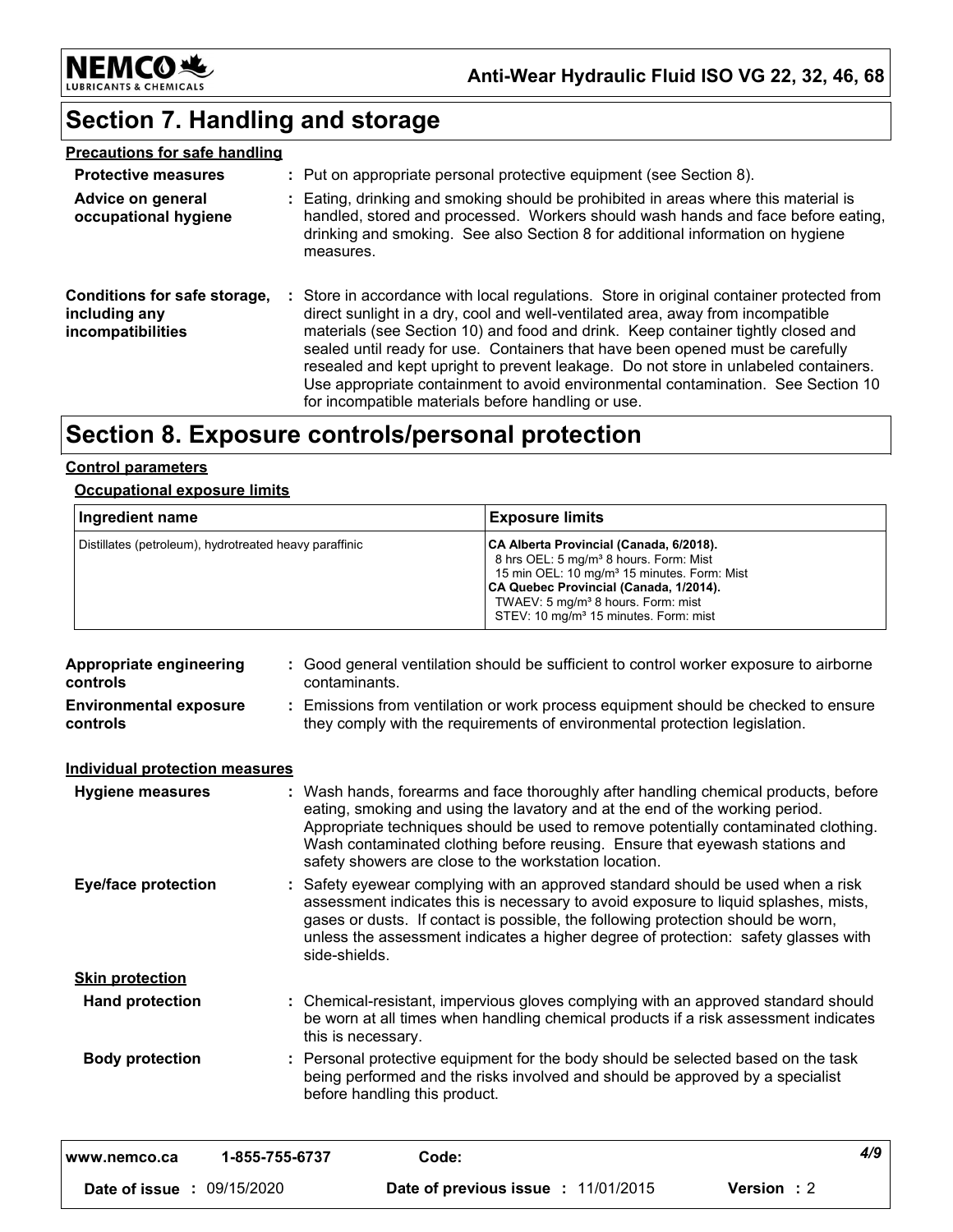

Anti-Wear Hydraulic Fluid ISO VG 22, 32, 46, 68

# Section 8. Exposure controls/personal protection

| Other skin protection         | : Appropriate footwear and any additional skin protection measures should be<br>selected based on the task being performed and the risks involved and should be<br>approved by a specialist before handling this product.                                                           |
|-------------------------------|-------------------------------------------------------------------------------------------------------------------------------------------------------------------------------------------------------------------------------------------------------------------------------------|
| <b>Respiratory protection</b> | : Based on the hazard and potential for exposure, select a respirator that meets the<br>appropriate standard or certification. Respirators must be used according to a<br>respiratory protection program to ensure proper fitting, training, and other important<br>aspects of use. |

# Section 9. Physical and chemical properties

| Appearance                                      |   |                                                                                           |
|-------------------------------------------------|---|-------------------------------------------------------------------------------------------|
| <b>Physical state</b>                           |   | : Liquid. [Viscous.]                                                                      |
| Color                                           |   | Amber.                                                                                    |
| Odor                                            |   | Mild hydrocarbon.                                                                         |
| <b>Odor threshold</b>                           | ÷ | Not available.                                                                            |
| рH                                              |   | Not available.                                                                            |
| <b>Freezing point</b>                           |   | Not available.                                                                            |
| Boiling point/boiling range                     |   | Not available.                                                                            |
| <b>Flash point</b>                              |   | Open cup: 212°C, 218°C, 229°C, 225°C [Cleveland.]                                         |
| <b>Evaporation rate</b>                         |   | Not available.                                                                            |
| Flammability (solid, gas)                       |   | Not available.                                                                            |
| Lower and upper explosive<br>(flammable) limits |   | : Not available.                                                                          |
| Vapor pressure                                  |   | : Not available.                                                                          |
| Vapor density                                   |   | Not available.                                                                            |
| <b>Relative density</b>                         |   | $0.85$ to $0.91$                                                                          |
| <b>Solubility</b>                               |   | Negligible in water.                                                                      |
| Partition coefficient: n-<br>octanol/water      |   | : Not available.                                                                          |
| <b>Auto-ignition temperature</b>                |   | : Not available.                                                                          |
| <b>Decomposition temperature</b>                |   | : Not available.                                                                          |
| <b>Viscosity</b>                                |   | Kinematic: 4.31, 5.33, 6.63, 8.53 cSt (100°C)<br>Kinematic: 22, 32.2, 45, 68.4 cSt (40°C) |
| Flow time (ISO 2431)                            |   | Not available.                                                                            |

# Section 10. Stability and reactivity

| <b>Reactivity</b>                            | : No specific test data related to reactivity available for this product or its ingredients. |     |
|----------------------------------------------|----------------------------------------------------------------------------------------------|-----|
| <b>Chemical stability</b>                    | : The product is stable.                                                                     |     |
| <b>Possibility of hazardous</b><br>reactions | : Under normal conditions of storage and use, hazardous reactions will not occur.            |     |
| <b>Conditions to avoid</b>                   | : No specific data.                                                                          |     |
| Incompatible materials                       | : Reactive or incompatible with the following materials: oxidizing materials.                |     |
| 1-855-755-6737<br>www.nemco.ca               | Code:                                                                                        | 5/9 |
| <b>Date of issue : 09/15/2020</b>            | Date of previous issue : 11/01/2015<br><b>Version</b> : 2                                    |     |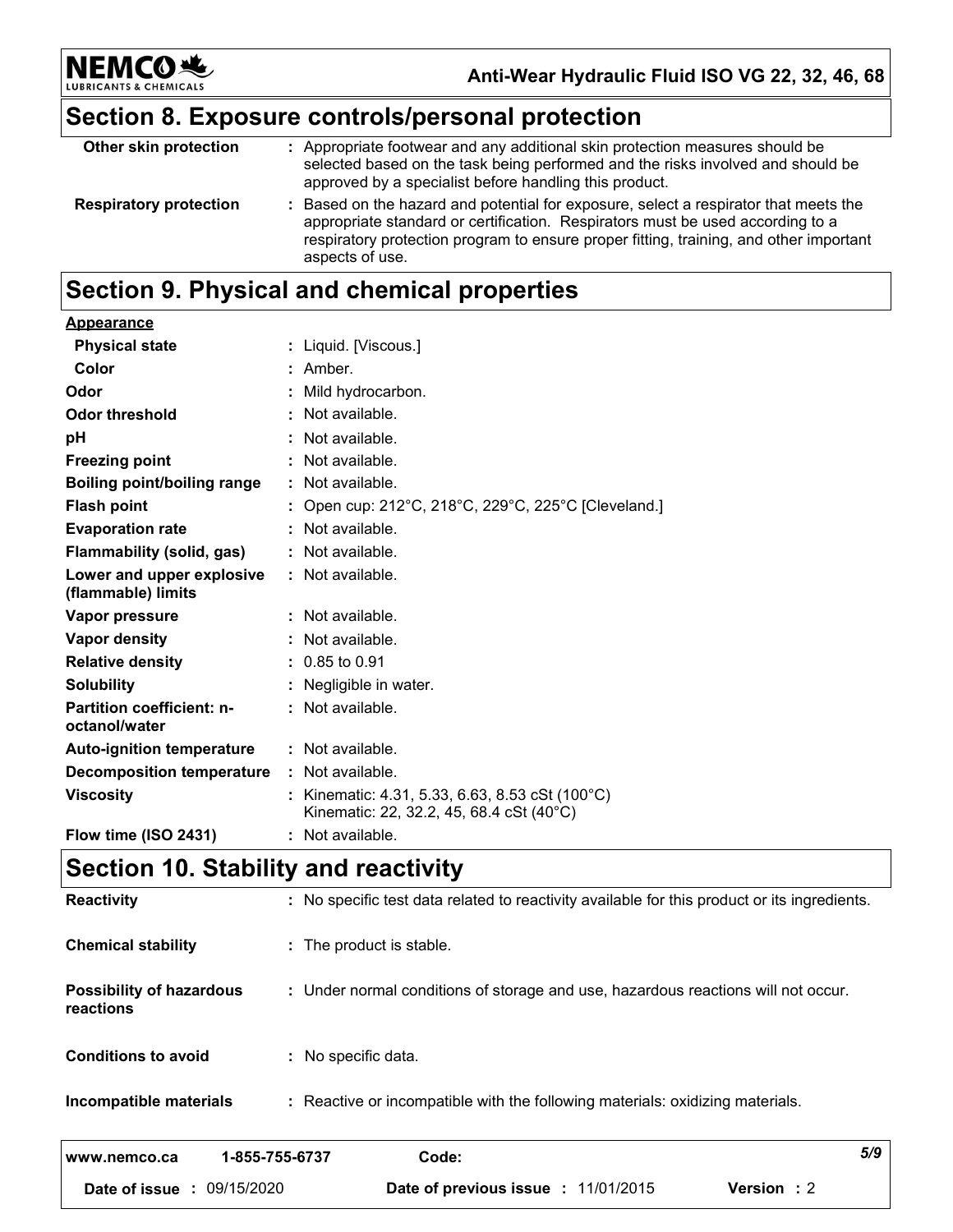

Anti-Wear Hydraulic Fluid ISO VG 22, 32, 46, 68

### Section 10. Stability and reactivity

**Hazardous decomposition** products

Under normal conditions of storage and use, hazardous decomposition products  $\overline{\mathbb{C}}$ should not be produced.

## **Section 11. Toxicological information**

#### Information on toxicological effects

#### **Acute toxicity**

| <b>Product/ingredient name</b> | Result      | Species | <b>Dose</b> | <b>Exposure</b> |
|--------------------------------|-------------|---------|-------------|-----------------|
| 2.6-di-tert-Butylphenol        | ∟D50 Dermal | Rabbit  | $>10$ g/kg  |                 |
|                                | ∟D50 Oral   | Rat     | >5000 mg/kg |                 |

#### **Irritation/Corrosion**

| <b>Product/ingredient name</b> | <b>Result</b>            | <b>Species</b> | <b>Score</b> | <b>Exposure</b> | Observation |
|--------------------------------|--------------------------|----------------|--------------|-----------------|-------------|
| 12.6-di-tert-Butylphenol       | Skin - Moderate irritant | Rat            |              | $10.5$ mL       |             |

#### **Sensitization**

There is no data available.

#### **Mutagenicity**

There is no data available.

#### Carcinogenicity

There is no data available.

#### **Reproductive toxicity**

There is no data available.

#### **Teratogenicity**

There is no data available.

#### Specific target organ toxicity (single exposure)

There is no data available.

#### Specific target organ toxicity (repeated exposure)

There is no data available.

#### **Aspiration hazard**

| <b>Name</b>                                            | Result                       |
|--------------------------------------------------------|------------------------------|
| Distillates (petroleum), hydrotreated heavy paraffinic | ASPIRATION HAZARD - Category |

| Date of issue: 09/15/2020                       |                | Date of previous issue : 11/01/2015                                          | <b>Version</b> : 2 |
|-------------------------------------------------|----------------|------------------------------------------------------------------------------|--------------------|
| www.nemco.ca                                    | 1-855-755-6737 | Code:                                                                        |                    |
| Ingestion                                       |                | : No known significant effects or critical hazards.                          |                    |
| <b>Skin contact</b>                             |                | : No known significant effects or critical hazards.                          |                    |
| <b>Inhalation</b>                               |                | : No known significant effects or critical hazards.                          |                    |
| Eye contact                                     |                | : No known significant effects or critical hazards.                          |                    |
|                                                 |                | Symptoms related to the physical, chemical and toxicological characteristics |                    |
| Ingestion                                       |                | : No known significant effects or critical hazards.                          |                    |
| <b>Skin contact</b>                             |                | : No known significant effects or critical hazards.                          |                    |
| <b>Inhalation</b>                               |                | : No known significant effects or critical hazards.                          |                    |
| Eye contact                                     |                | : No known significant effects or critical hazards.                          |                    |
| Potential acute health effects                  |                |                                                                              |                    |
| Information on the likely<br>routes of exposure |                | : Dermal contact. Eye contact. Inhalation. Ingestion.                        |                    |
|                                                 |                |                                                                              |                    |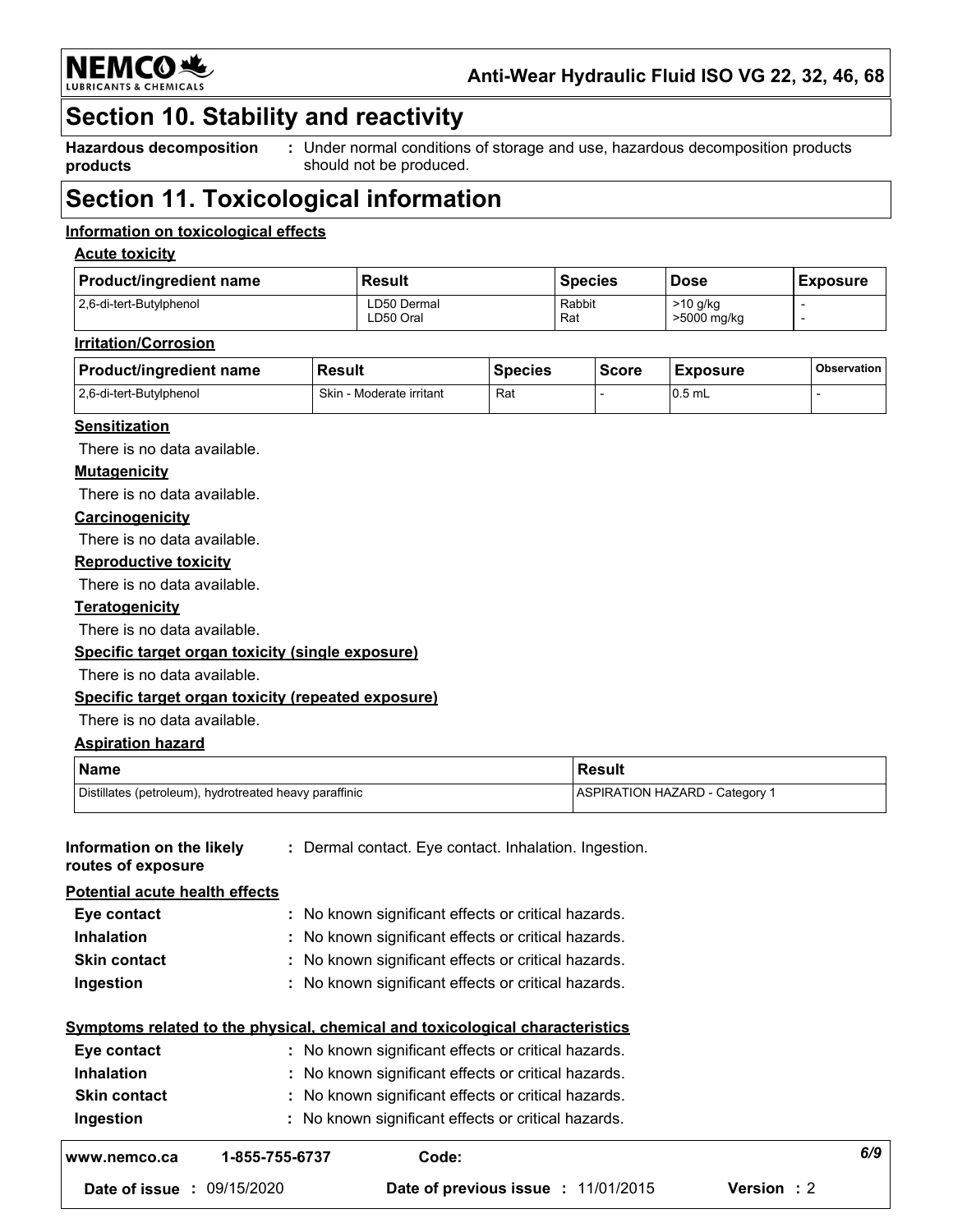

# **Section 11. Toxicological information**

#### Delayed and immediate effects and also chronic effects from short and long term exposure

| <b>Short term exposure</b>              |                                                     |
|-----------------------------------------|-----------------------------------------------------|
| <b>Potential immediate</b><br>effects   | : No known significant effects or critical hazards. |
| <b>Potential delayed effects</b>        | : No known significant effects or critical hazards. |
| Long term exposure                      |                                                     |
| <b>Potential immediate</b><br>effects   | : No known significant effects or critical hazards. |
| <b>Potential delayed effects</b>        | : No known significant effects or critical hazards. |
| <b>Potential chronic health effects</b> |                                                     |
| General                                 | : No known significant effects or critical hazards. |
| Carcinogenicity                         | : No known significant effects or critical hazards. |
| <b>Mutagenicity</b>                     | : No known significant effects or critical hazards. |
| <b>Teratogenicity</b>                   | : No known significant effects or critical hazards. |
| <b>Developmental effects</b>            | : No known significant effects or critical hazards. |
| <b>Fertility effects</b>                | : No known significant effects or critical hazards. |

#### **Numerical measures of toxicity**

**Acute toxicity estimates** 

There is no data available.

# **Section 12. Ecological information**

#### **Toxicity**

There is no data available.

#### Persistence and degradability

There is no data available.

#### **Bioaccumulative potential**

| Product/ingredient name | ∣ LoqP <sub>∾v</sub> | <b>BCF</b> | <b>Potential</b> |
|-------------------------|----------------------|------------|------------------|
| 2,6-di-tert-Butylphenol |                      |            | hiah             |

| Mobility in soil<br>Soil/water partition<br>coefficient $(K_{oc})$ | : There is no data available.                       |
|--------------------------------------------------------------------|-----------------------------------------------------|
| Other adverse effects                                              | : No known significant effects or critical hazards. |

| www.nemco.ca                      | 1-855-755-6737 | Code:                               |                    | 7/9 |
|-----------------------------------|----------------|-------------------------------------|--------------------|-----|
| <b>Date of issue : 09/15/2020</b> |                | Date of previous issue : 11/01/2015 | <b>Version</b> : 2 |     |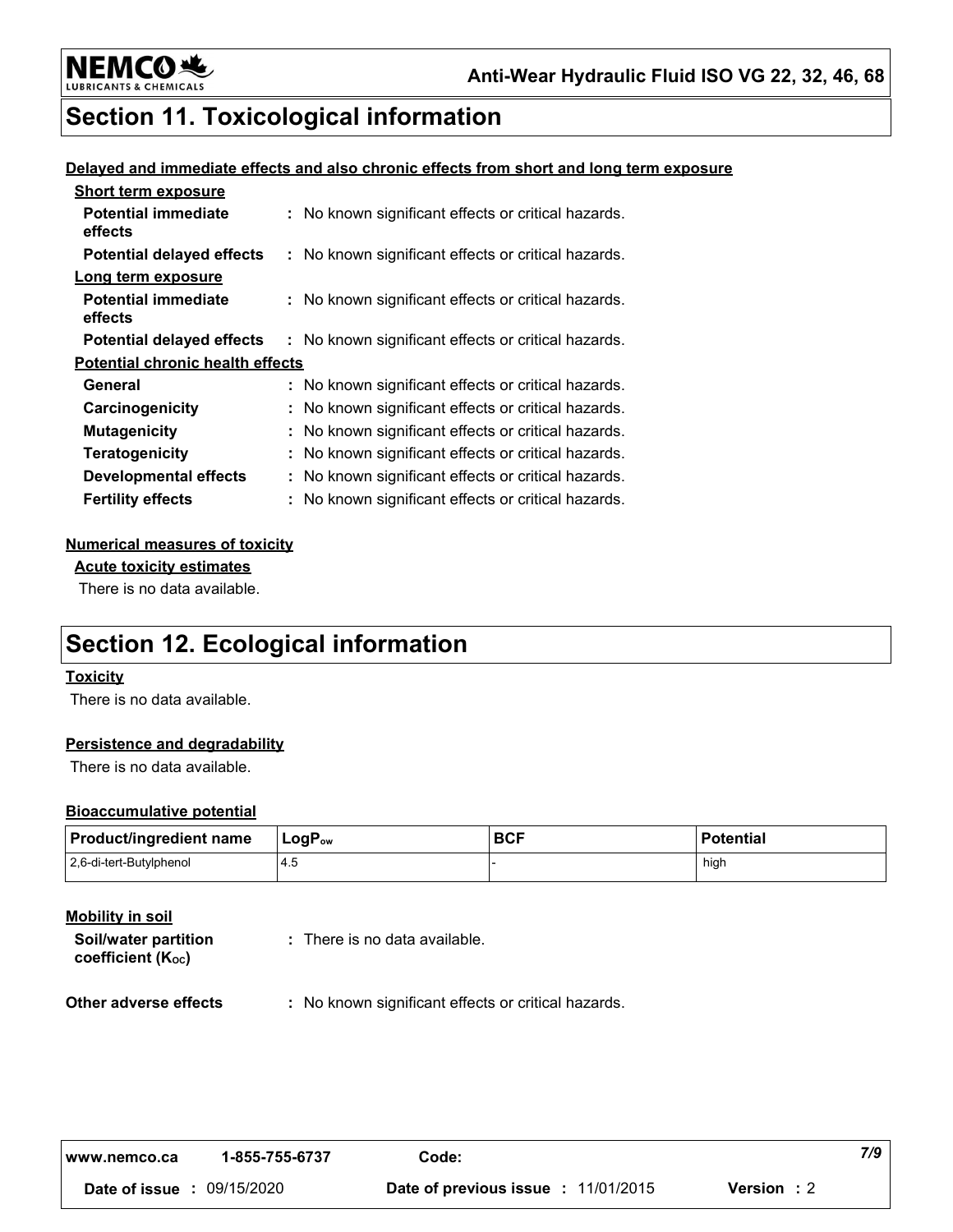

# **Section 13. Disposal considerations**

**Disposal methods** : The generation of waste should be avoided or minimized wherever possible. Disposal of this product, solutions and any by-products should comply with the requirements of environmental protection and waste disposal legislation and any regional local authority requirements. Dispose of surplus and non-recyclable products via a licensed waste disposal contractor. Waste should not be disposed of untreated to the sewer unless fully compliant with the requirements of all authorities with jurisdiction. Waste packaging should be recycled. Incineration or landfill should only be considered when recycling is not feasible. This material and its container must be disposed of in a safe way. Empty containers or liners may retain some product residues. Avoid dispersal of spilled material and runoff and contact with soil, waterways, drains and sewers.

### **Section 14. Transport information**

|                                      | <b>TDG Classification</b> | <b>IMDG</b>              | <b>IATA</b>              |
|--------------------------------------|---------------------------|--------------------------|--------------------------|
| <b>UN number</b>                     | Not regulated.            | Not regulated.           | Not regulated.           |
| <b>UN proper</b><br>shipping name    |                           | $\blacksquare$           | $\overline{\phantom{0}}$ |
| <b>Transport</b><br>hazard class(es) |                           | $\overline{\phantom{0}}$ |                          |
| Packing group                        | $\overline{\phantom{0}}$  | $\overline{\phantom{a}}$ | $\blacksquare$           |
| <b>Environmental</b><br>hazards      | No.                       | No.                      | No.                      |

**Emergency Response** : Not applicable. **Guidebook (ERG)** 

Special precautions for user : Transport within user's premises: always transport in closed containers that are upright and secure. Ensure that persons transporting the product know what to do in the event of an accident or spillage.

# **Section 15. Regulatory information**

| : Not determined.                    |
|--------------------------------------|
| : None of the components are listed. |
| : None of the components are listed. |
|                                      |

| www.nemco.ca                      | 1-855-755-6737 | Code:                               |                    | 8/9 |
|-----------------------------------|----------------|-------------------------------------|--------------------|-----|
| <b>Date of issue : 09/15/2020</b> |                | Date of previous issue : 11/01/2015 | <b>Version</b> : 2 |     |